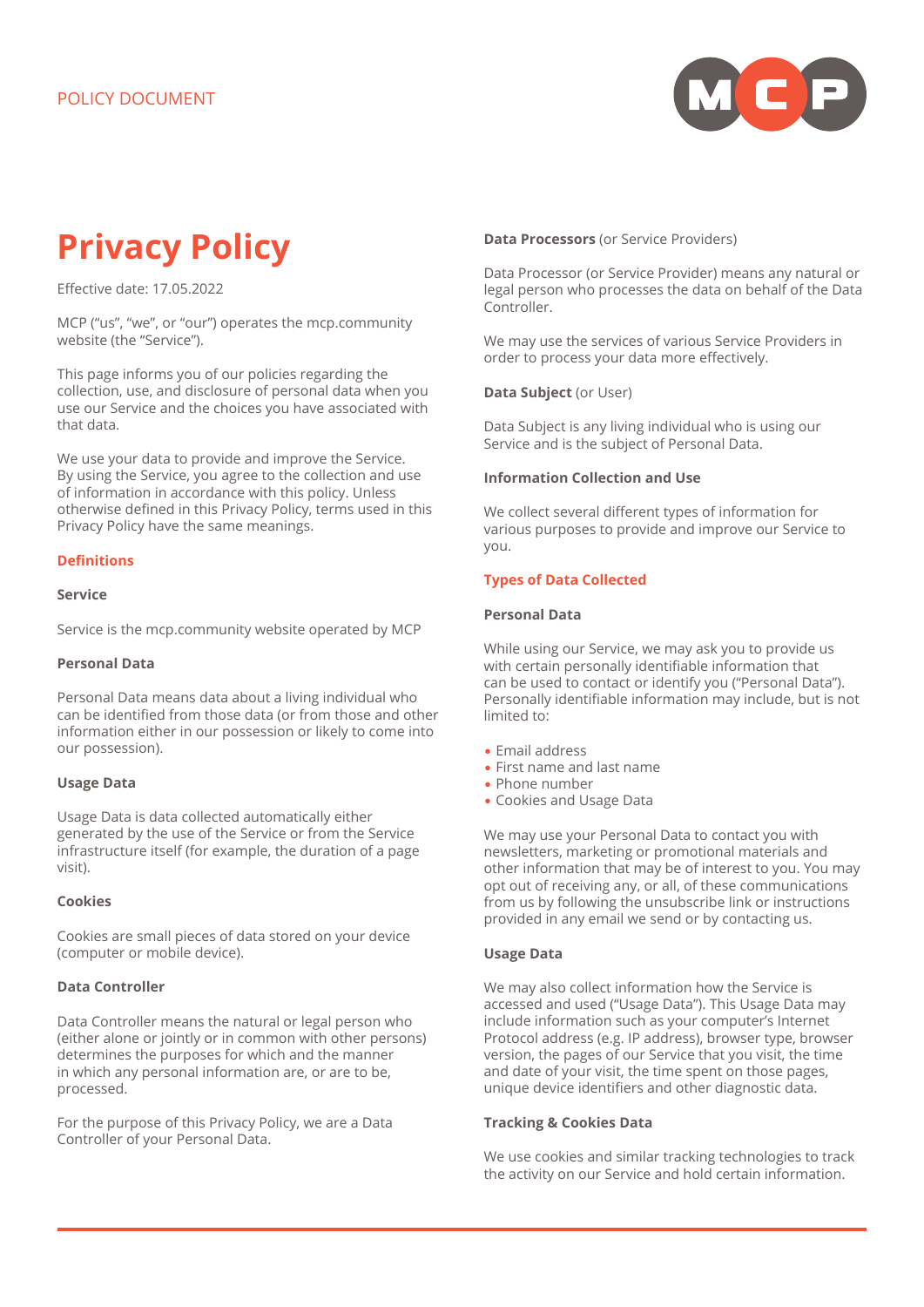Cookies are files with small amount of data which may include an anonymous unique identifier. Cookies are sent to your browser from a website and stored on your device. Tracking technologies also used are beacons, tags, and scripts to collect and track information and to improve and analyze our Service.

You can instruct your browser to refuse all cookies or to indicate when a cookie is being sent. However, if you do not accept cookies, you may not be able to use some portions of our Service.

#### **Examples of Cookies we use:**

Session Cookies. We use Session Cookies to operate our Service.

Preference Cookies. We use Preference Cookies to remember your preferences and various settings.

Security Cookies. We use Security Cookies for security purposes.

#### **Use of Data**

MCP uses the collected data for various purposes:

- To provide and maintain our Service
- To notify you about changes to our Service
- � To allow you to participate in interactive features of our Service when you choose to do so
- � To provide customer support
- � To gather analysis or valuable information so that we can improve our Service
- To monitor the usage of our Service
- � To detect, prevent and address technical issues
- � To provide you with news, special offers and general information about other goods, services and events which we offer that are similar to those that you have already purchased or enquired about unless you have opted not to receive such information

#### **Legal Basis for Processing Personal Data Under General Data Protection Regulation (GDPR)**

If you are from the European Economic Area (EEA), MCP legal basis for collecting and using the personal information described in this Privacy Policy depends on the Personal Data we collect and the specific context in which we collect it.

MCP may process your Personal Data because:

- � We need to perform a contract with you
- � You have given us permission to do so
- The processing is in our legitimate interests and it's not overridden by your rights
- To comply with the law

#### **Retention of Data**

MCP will retain your Personal Data only for as long as is necessary for the purposes set out in this Privacy Policy. We will retain and use your Personal Data to the extent necessary to comply with our legal obligations (for example, if we are required to retain your data to comply with applicable laws), resolve disputes, and enforce our legal agreements and policies.

MCP will also retain Usage Data for internal analysis purposes. Usage Data is generally retained for a shorter period of time, except when this data is used to strengthen the security or to improve the functionality of our Service, or we are legally obligated to retain this data for longer time periods.

## **Transfer of Data**

Your information, including Personal Data, may be transferred to — and maintained on — computers located outside of your state, province, country or other governmental jurisdiction where the data protection laws may differ than those from your jurisdiction.

If you are located outside United Kingdom and choose to provide information to us, please note that we transfer the data, including Personal Data, to United Kingdom and process it there.

Your consent to this Privacy Policy followed by your submission of such information represents your agreement to that transfer.

MCP will take all steps reasonably necessary to ensure that your data is treated securely and in accordance with this Privacy Policy and no transfer of your Personal Data will take place to an organization or a country unless there are adequate controls in place including the security of your data and other personal information.

#### **Disclosure of Data**

#### **Business Transaction**

If MCP is involved in a merger, acquisition or asset sale, your Personal Data may be transferred. We will provide notice before your Personal Data is transferred and becomes subject to a different Privacy Policy.

#### **Disclosure for Law Enforcement**

Under certain circumstances, MCP may be required to disclose your Personal Data if required to do so by law or in response to valid requests by public authorities (e.g. a court or a government agency).

#### **Legal Requirements**

MCP may disclose your Personal Data in the good faith belief that such action is necessary to:

- To comply with a legal obligation
- To protect and defend the rights or property of MCP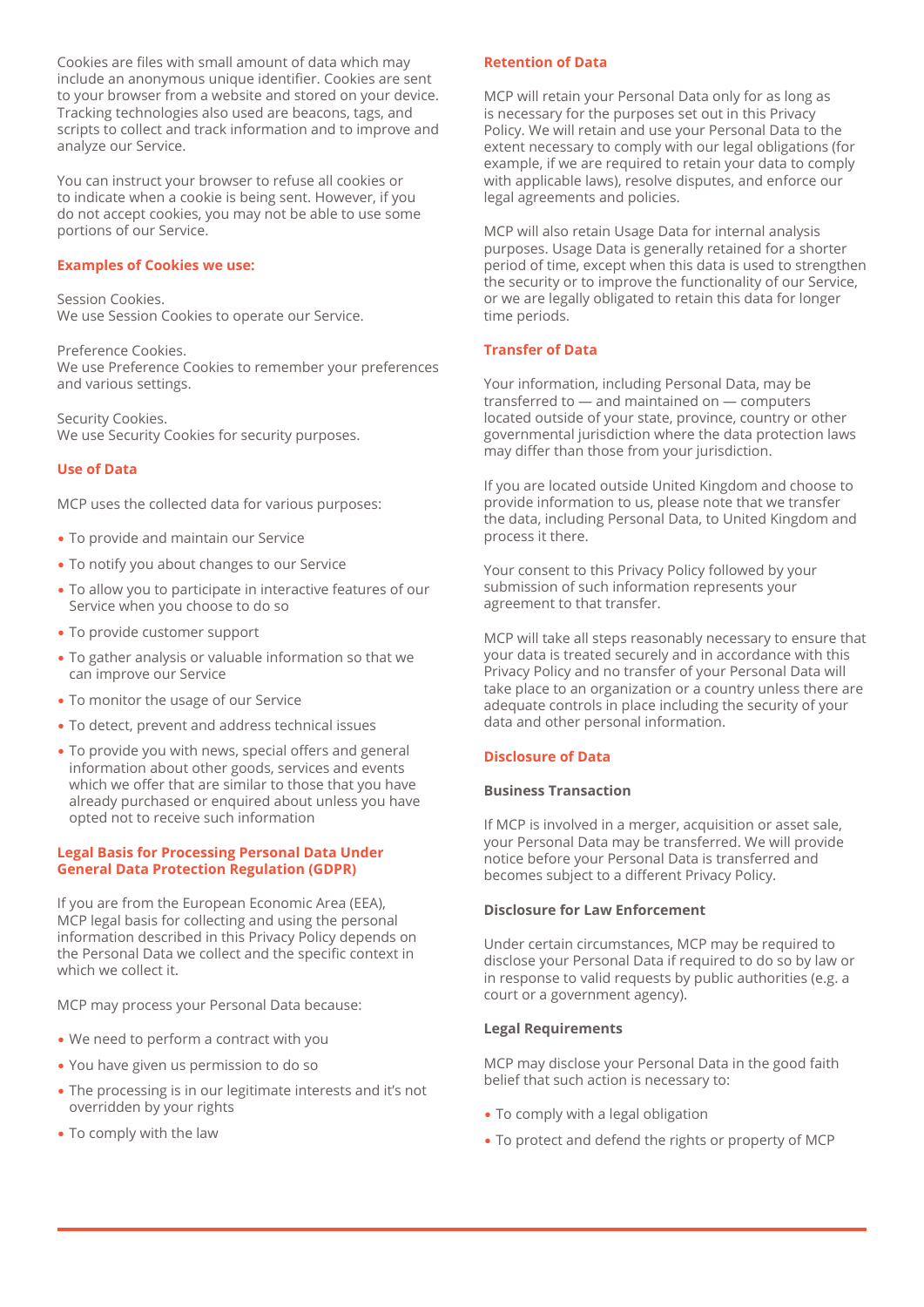- � To prevent or investigate possible wrongdoing in connection with the Service
- � To protect the personal safety of users of the Service or the public
- To protect against legal liability

## **Security of Data**

The security of your data is important to us, but remember that no method of transmission over the Internet, or method of electronic storage is 100% secure. While we strive to use commercially acceptable means to protect your Personal Data, we cannot guarantee its absolute security.

"Do Not Track" Signals Under California Online Privacy Protection Act (CalOPPA) We do not support Do Not Track ("DNT"). Do Not Track is a preference you can set in your web browser to inform websites that you do not want to be tracked.

You can enable or disable Do Not Track by visiting the Preferences or Settings page of your web browser.

Your Data Protection Rights Under General Data Protection Regulation (GDPR) If you are a resident of the European Economic Area (EEA), you have certain data protection rights. MCP aims to take reasonable steps to allow you to correct, amend, delete, or limit the use of your Personal Data.

If you wish to be informed what Personal Data we hold about you and if you want it to be removed from our systems, please contact us.

In certain circumstances, you have the following data protection rights:

- � The right to access, update or to delete the information we have on you. Whenever made possible, you can access, update or request deletion of your Personal Data directly within your account settings section. If you are unable to perform these actions yourself, please contact us to assist you.
- The right of rectification. You have the right to have your information rectified if that information is inaccurate or incomplete.
- � The right to object. You have the right to object to our processing of your Personal Data.
- The right of restriction. You have the right to request that we restrict the processing of your personal information.
- � The right to data portability. You have the right to be provided with a copy of the information we have on you in a structured, machine-readable and commonly used format.
- � The right to withdraw consent. You also have the right to withdraw your consent at any time where MCP relied on your consent to process your personal information.

Please note that we may ask you to verify your identity before responding to such requests.

You have the right to complain to a Data Protection Authority about our collection and use of your Personal Data. For more information, please contact your local data protection authority in the European Economic Area (EEA).

# **Service Providers**

We may employ third party companies and individuals to facilitate our Service ("Service Providers"), to provide the Service on our behalf, to perform Service-related services or to assist us in analyzing how our Service is used.

These third parties have access to your Personal Data only to perform these tasks on our behalf and are obligated not to disclose or use it for any other purpose.

#### **Analytics**

We may use third-party Service Providers to monitor and analyze the use of our Service.

## **Google Analytics**

Google Analytics is a web analytics service offered by Google that tracks and reports website traffic. Google uses the data collected to track and monitor the use of our Service. This data is shared with other Google services. Google may use the collected data to contextualize and personalize the ads of its own advertising network.

You can opt-out of having made your activity on the Service available to Google Analytics by installing the Google Analytics opt-out browser add-on. The add-on prevents the Google Analytics JavaScript (ga.js, analytics.js, and dc.js) from sharing information with Google Analytics about visits activity.

For more information on the privacy practices of Google, please visit the Google Privacy & Terms web page: https://policies.google.com/privacy?hl=en

# **Links to Other Sites**

Our Service may contain links to other sites that are not operated by us. If you click on a third party link, you will be directed to that third party's site. We strongly advise you to review the Privacy Policy of every site you visit.

We have no control over and assume no responsibility for the content, privacy policies or practices of any third party sites or services.

#### **Children's Privacy**

Our Service does not address anyone under the age of 18 ("Children").

We do not knowingly collect personally identifiable information from anyone under the age of 18. If you are a parent or guardian and you are aware that your child has provided us with Personal Data, please contact us. If we become aware that we have collected Personal Data from children without verification of parental consent, we take steps to remove that information from our servers.